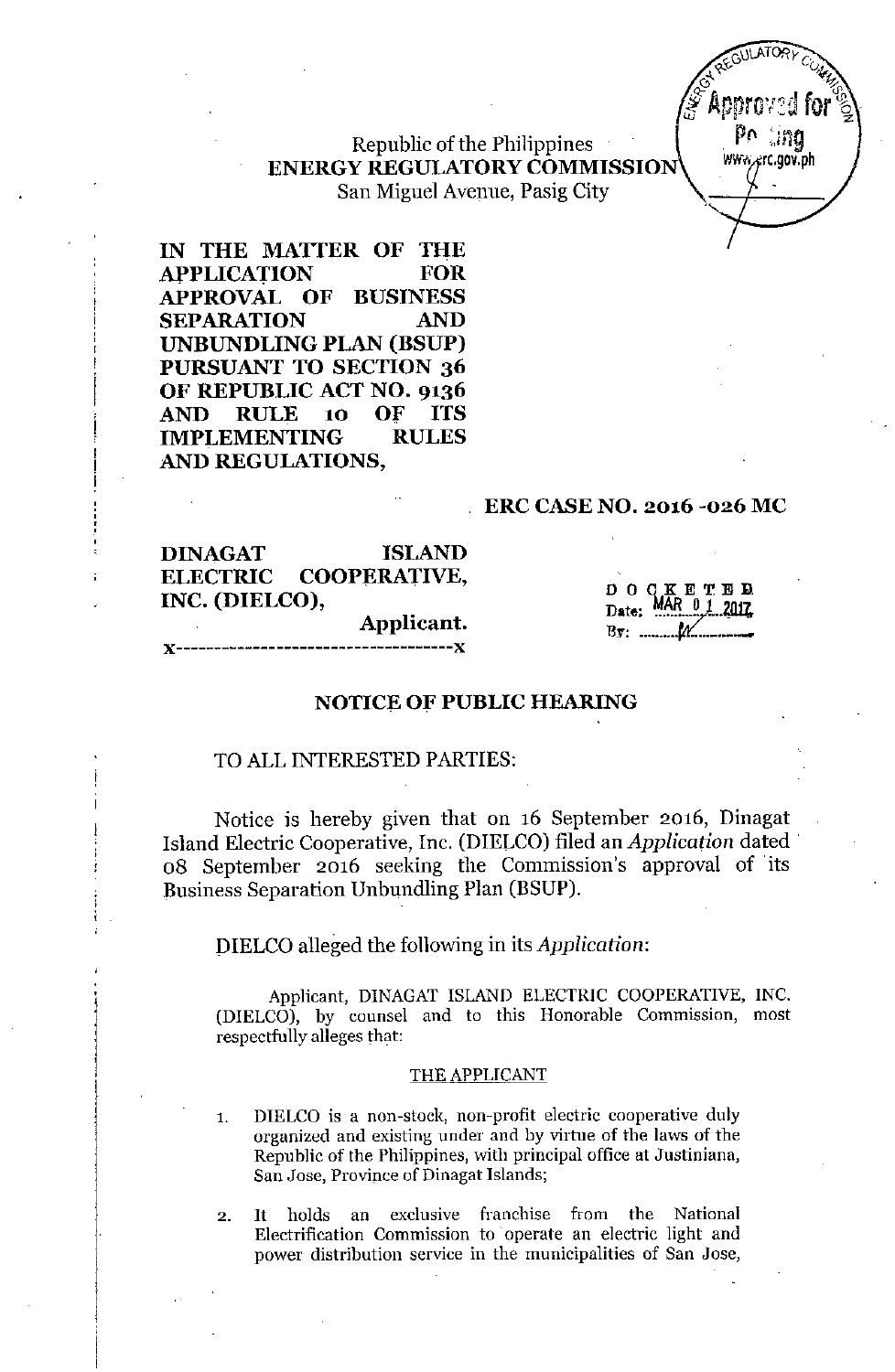## ERC CASE NO. 2016-026 MC NOTICE OF PUBLIC HEARING/ 16 FEBRUARY 2017 PAGE 2 OF 15

Basilisa, Libjo, Tubajon, Loreto, Dinagat and Cagdianao, all in the Province of Dinagat Islands;

#### LEGAL BASIS FOR THE APPLICATION

- 3. Section 36 of Republic Act No. 9136 otherwise known as the Electric Power Industry Reform Act of 2001 or "EPlRA", provides in part that *"Any electric power industry participant shall functionally and structurally unbundle* its *business activities* and *rates in accordance with the sectors* as *identified* in *Section* 5 *hereof The ERG shall ensure full compliance with this provision;"*
- 4. Pursuant to the said mandate of the EPlRA as well as Rule 10 of  $its$  Implementing Rules and Regulations (IRR), the Honorable Commission promulgated Resolution NO.49, Series of 2oo6.6'therwise known as *"Business Separation Guidelines,* as *Amended*<sup>"</sup>, as well as Resolution No. 07, Series of 2012, Adopting the Accounting and Cost Allocation Manual (ACAM) for Electric Cooperatives;  $\sum_{i=1}^{n}$
- 5. Pursuant to and in compliance with the requirements of the foregoing law, rules and resolutions, applicant is submitting herewith for the Hon6rable Commission's evaluation and approval, its proposed ' BUSINESS SEPARATION AND UNBUNDLING PLAN (BSUP) for the business separation and structural and functional unbundling of its business activities, with the end in view of separating its distribution activities into appropriate business segments and to have a clear separation of operations and accounts between its regulated and nonregulated activities;

## THE PROPOSED BUSINESS SEPARATION AND UNBUNDLING PLAN<sub>' •</sub>

6. Applicant's proposed BSUP is divided into six '(6) sections, to wit:  $\frac{1}{2}$  . The contract of  $\frac{1}{2}$  is the contract of  $\frac{1}{2}$  .  $\frac{1}{2}$ 

# ب<br><u>SECTION I - DETAILS OF CURRENT STRUCTURE</u>

#### a)CORPORATE PROFILE

i<br>|<br>| i  $\vdots$ |<br>|<br>| i

Dinagat Island Electric Cooperative, Inc. (DIELCO) is a nonstock, non-profit distribution utility, organized on August 29, 1990 and registered with the National Electrification Administration (NEA) pursuant to the provisions of Presidential Decree no. 269, as amended by P.D. 1645. Its franchise covers the whole island of Dinagat which is situated at the Northeastern Mindanao, composed of seven (7) municipalities and one hundred (100) barangays with a total land area of 1,036.34 square kilometers and a population of 127,152 as of 2015.

DIELCO's franchise area is divided into five (5) districts with potential household consumers of 24,000. As of December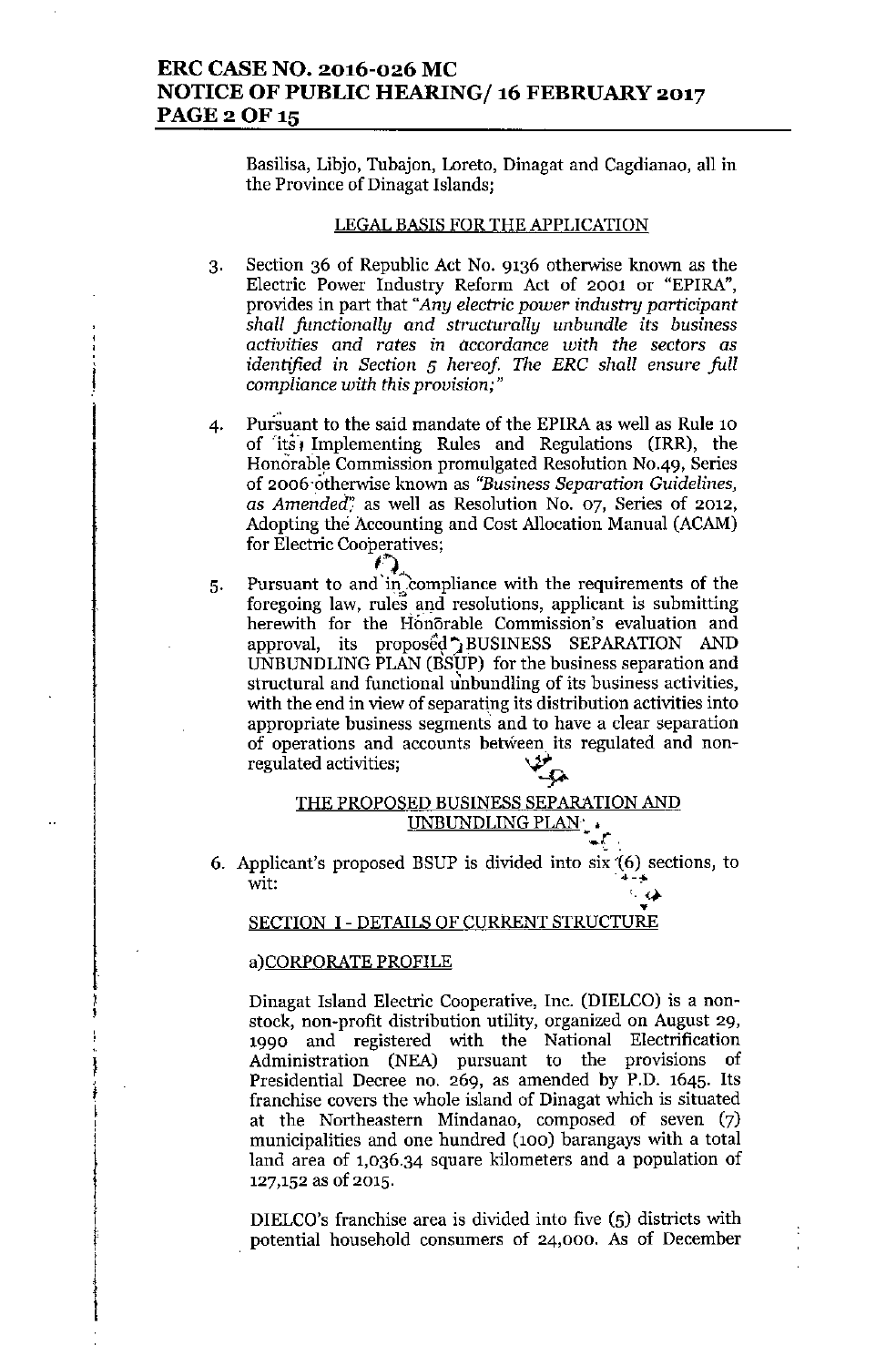2015, the actual number of households billed is 21,369 wherein 94% are residential consumers and 47% of the latter are lifeline discount recipients.

As of December 2015, DIELCO has seventy-four (74) approved plantilla positions and only forty-four (44) plantilla positions were filled up. In the filled up positions, twelve (12) are on probationary status. Its security service is outsourced from a local agency.

#### b) CORPORATE STRUCTURE

I' I

ŧ

•

|<br>\* i

> , I , l<br>l<br>l

 $\mathfrak{f}$ 

|<br>|<br>| |<br>|<br>| I

The organizational structure of DIELCO was approved by NEA on November 22, 2002. Its present structure consists of the Member-Consumers at the top, then the Board of Directors being elected by the members and the General Manager as exofficio member of the Board. The top management is headed by the General Manager consisting of four (4) departments, namely: the, Office of the General Manager (OGM), Institutional" Services Department (ISD), Technical Services Department (TSP), and Finance Services Department (FSD).

c) DESCRIPTION OF FUNCTIONS

- '1

1. General Membership

General Member s have the'right to elect their Director in their respective districts. Members act as the highest governing body of the cooperative during General Assembly. The General Members approve any amendments of the cooperative's Articles of Incorporation and By-Laws. Members likewise approve the minutes of the previous year's Annual General Membership Meeting.

2.Board of Directors

The Board of Directors is the policy making body, has the right to select a competent General Manager, consultants or legal counsel of the cooperative; sees to it that laws, policies, rules and regulations are complied with and implemented by the management. It reviews and approves board resolutions for cooperative's plans and programs, annual budget and other recommendations of the General Manager.

 $\frac{1}{\sqrt{2}}$ 

•

#### 3.General Manager

The General Manager manages the general operation of the cooperative to provide efficient and reliable service for the welfare of the member-consumers. He implements approved policies, plans, programs, corporate values and culture; hires and fires employees; implements trainings to develop and improve the skills and knowledge of the employees; recommends approval to the Board and NEA on employees staffing pattern, fair salary administration and job description; gives updates to the Board of Directors regarding current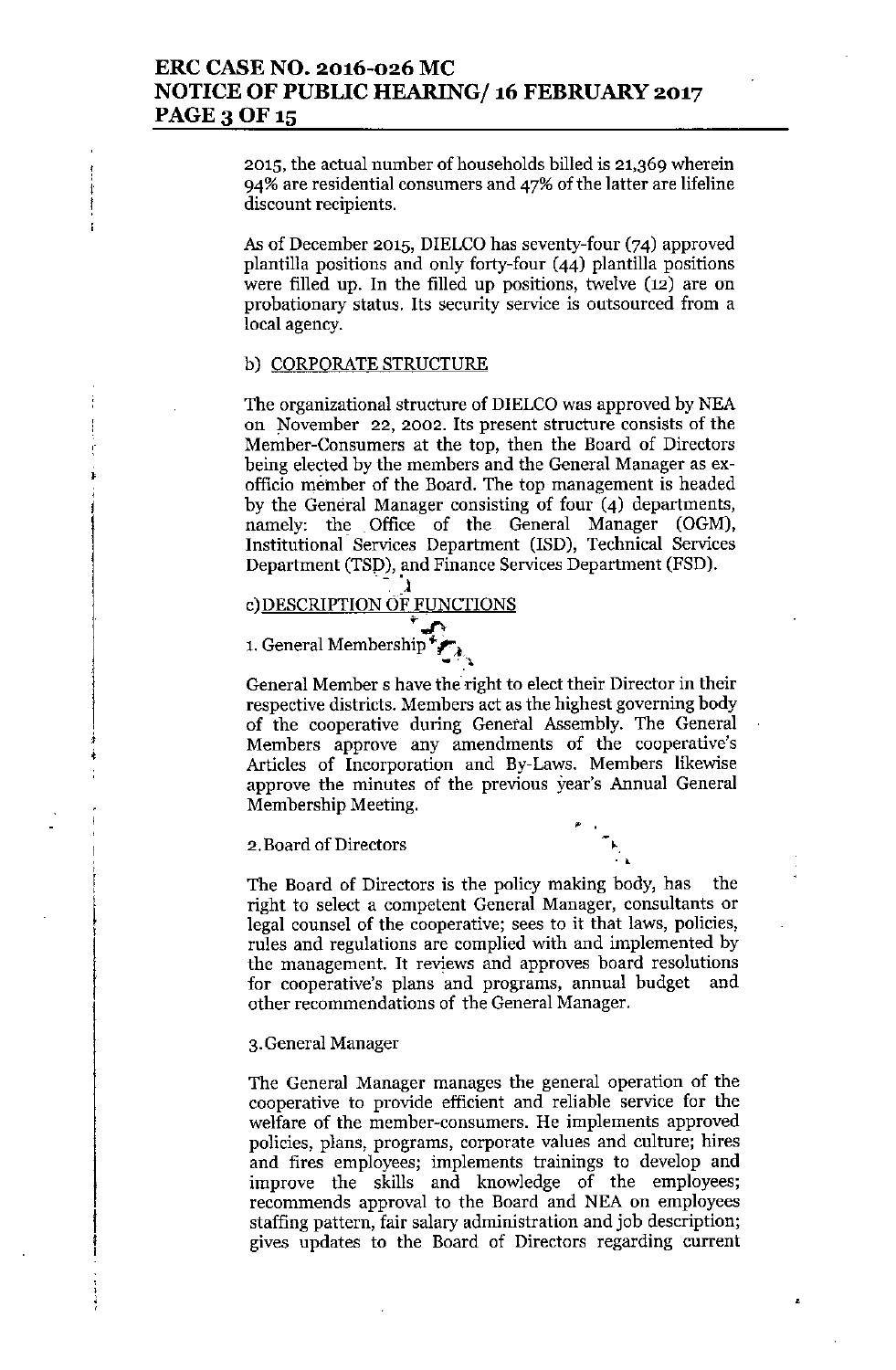## ERC CASE NO. 2016-026 MC NOTICE OF PUBLIC HEARING/ 16 FEBRUARY 2017 PAGE 4 OF 15

issues and concerns of the cooperative; delegates job function to the department managers and promote team building; and recommends the Board's approval of annual work plans, annual cash operating budget and other long-range forecasting.

#### 4. Institutional Services Department (ISD)

The ISD is responsible in the following aspects: maintaining member-consumer's records; keeping and maintaining personnel's 201 files; human resource development of employees; conducting information dissemination to all member-consumers and promote a continuing membership education through conducting pre-membership seminars; giving immediate actions to consumer complaints, requests, and ariswers consumer inquiries; the conduct of district elections; the conduct and administering annual general membership meeting; making plans and programs relating to institutional activities of the cooperative; and the conduct of barangay electricians' trainings including supervision of accredited barangay electricians to assist member-consumers in the house wiring installations.

## 5. Finance Services Department (FSD) rtr<br>1

**!** :<br>|<br>|<br>| I<br>|<br>|

The FSD assists the General Manager in the budgetary controls and financial forecasting. The department is responsible on the following duties: follow strict compliance and monitoring of all NEA memoranda regarding employees and officers' allowances and benefits; maintain an internal accounting control system in accordance with the financial records and accounting reports are properly kept and reported on time, payments and disbursements are properly handled, cash and other cash items are properly and safely kept and other financial functions; develop and implement policies relating to financial programs, plans and actions in short and in long-range financial forecasting.

#### 6.Technical Services Department (TSD)

The TSD is responsible in designing plans and programs for the construction, rehabilitation, and line expansions, design plans and programs on how to improve and maintain the cooperative's operation of distribution system and ensures that electricity is delivered to end users with maximum efficiency, delivered safely and with reliable power service; multi-tasking functions, TSD people are responsible to perform job relating to technical, financial such as MRBC functions and ISD such as service dropping and other related works; they are responsible in maintaining and ensuring the continuous reliable performance of the technical equipments, tools and vehicles which are fundamentals in maintaining reliable service; recommend necessity of training programs for technical personnel; and responsible in designing construction and maintenance budget.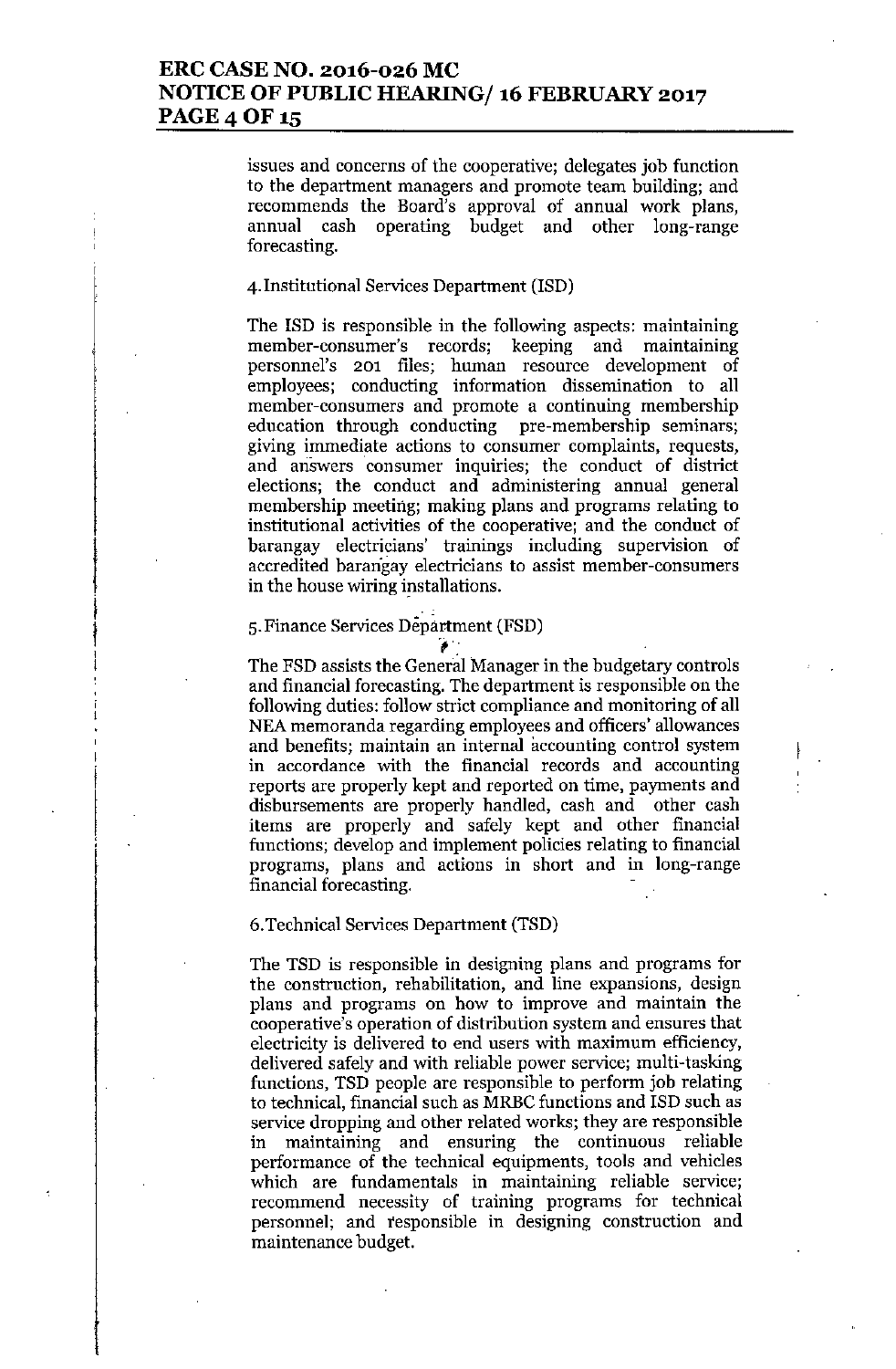#### d) DESCRlPTION OF CURRENT PROCESS

#### 1. Service Connection

Applicant for new service connection is required to attend the Pre-Membership Seminar prior to filing an application so that he will be guided of the requirements. The Consumer Service accepts application, checks requirements and computes required fees. If requirements are complete, fees will be paid to the cashier; if not, it will be returned to the applicant. The preparation of turn-on order and DIELCO membership J.D. card will follow. The ISD Manager will check the turn-on order which must be approved by the General Manager. The requisition of kWh meter, service drop wire and schedule of service dropping for execution by lineman and issuance of membersbip I.D. card will be the next process.

#### 2.Meter Reading Process

The Meter Reading, Billing and Collection Head is responsible for administering the timely and accurate reading of all consumers. Meter reading is done manually and reading starts on the 25thday of each month and ends on the 30th of every month. MRBC Head prepares the reading schedule while the Billing Clerk/Encoder prepares the reading sheets. The Meter Reader/Collector reads the meter of every consumer and fill-in the meter reading sheets and submits the same to the MRBC Head.

#### 3. Billing Process

I ,<br>|<br>|<br>|

t

The cooperative uses Flexi Billing software in billing consumer electricity consumption. The billing activities start every 26<sup>th</sup> day and end on the 31<sup>st</sup> of the month.

#### 4. Collection Process

The first collection is done starting on the day the receipt is delivered. Consumers are given five (5) days from receipt of the bill to pay the same. The cooperative's employees are the authorized collectors.

#### 5. Collection- Remittance- Deposit Process

Collection is deposited daily in the cooperative's authorized depository banks which are Land Bank of the Philippines (LBP)-Dinagat Branch and twice a month in the Development Bank of the Philippines (DBP) in Surigao City.

#### 6.Disconnection -Process

When bill becomes due after five (5) days from receipt, the meter reader/collector will visit the customer (second visit). If consumer pays, the collector accepts the payment, if not a 48 hour notice of disconnection will be served on the consumer.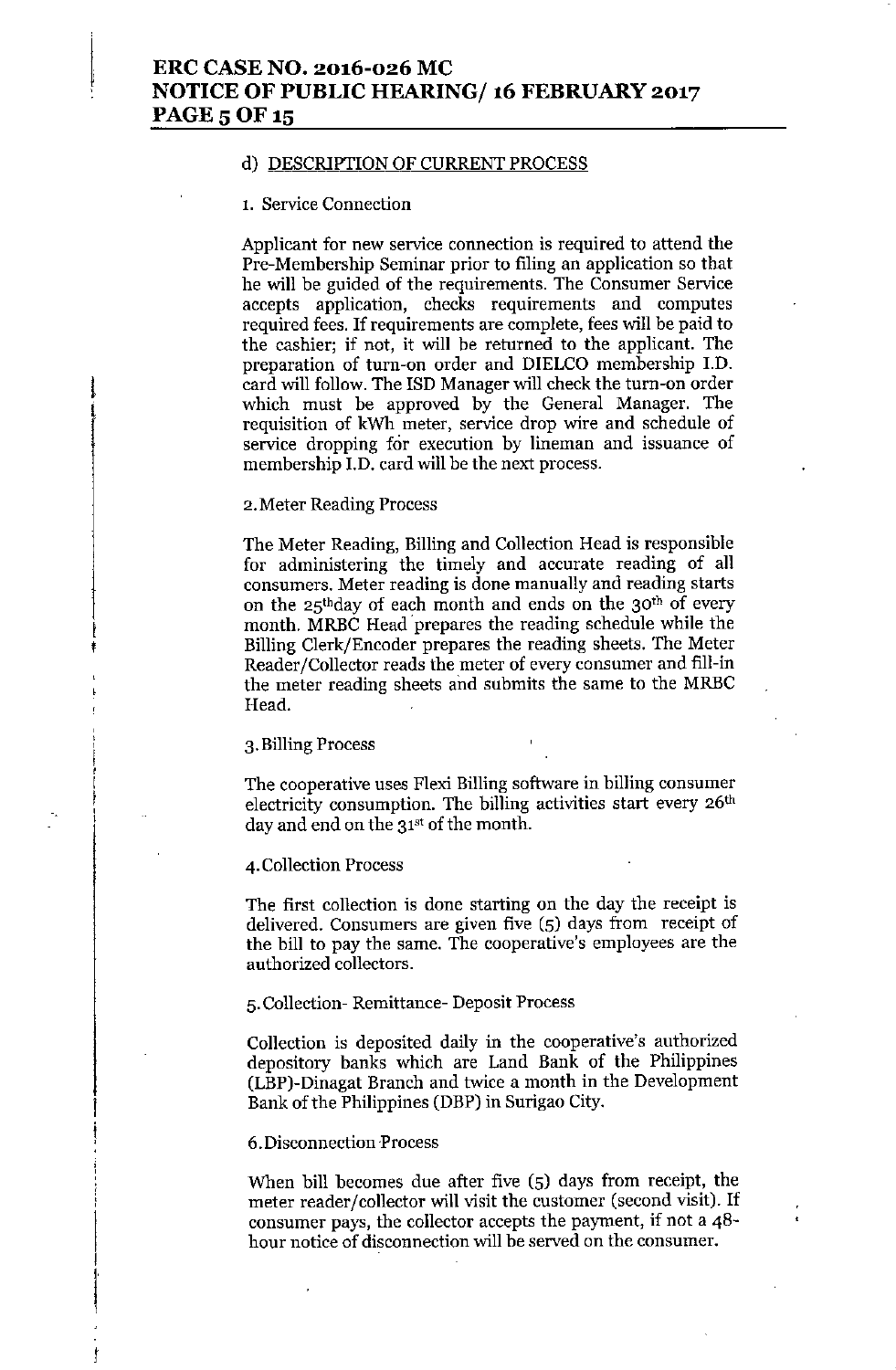#### 7. Reconnection Process

I • **∮**<br>† .<br>1

> $\mathbf{i}$ I i. I

Requirement for reconnection is the payment of delinquent bill including reconnection fee. Payment of bill deposit is also required of consumers who have not yet paid the same. For consumers whose actual power bill exceed their bill deposit, additional bill deposit will be required. Electric service will be reconnected within twenty-four (24) hours from date of payment.

#### 8.Disconnected Meter Returning Process

Delinquent kWh meter is pulled out if not reactivated after forty-five (45) days from date of disconnection. For those requesting voluntary disconnection, the kWh meter is pulled out if not reactivated within fifteen (15) days from date the disconnection took place.

#### g.Meter Testing and Sealing Process

All kWh meters received from suppliers are already sealed by the Energy Regulatory Commission. DIELCO's Meter Calibrator will only check its 100% accuracy. If accuracy is over or under 100%, it will be returned to the meter supplier for replacement.

The calibrating machine is being calibrated on a semi-annual basis at the Energy Regulatory Commission Field Office in Davao City.

#### 10. Meter Rehabilitation Process

DIELCO was granted by the ERC an exemption from maintaining and operating a Meter Shop under Certificate of Exemption No. 10-002 E. It is therefore authorized to have its electric meters calibrated and tested by any Meter Shop accredited by the ERC.

All kWh meters found to have inaccurate registration will be returned to the meter supplier for replacement.

#### 11. Meter Issuance Process

The issuance of kWh meter will require an approved Requisition Voucher (RY) and Material Charge Ticket (MCT). The name of the consumer and the meter serial number are indicated in the Requisition Voucher for control purposes. Payment will be required in cases caused by non-fortuitous events.

12. Acquisition Process of Capital Expenditures (CAPEX)

Request for materials/supplies is done by filling up a Requisition to Purchase form. Upon approval of the request,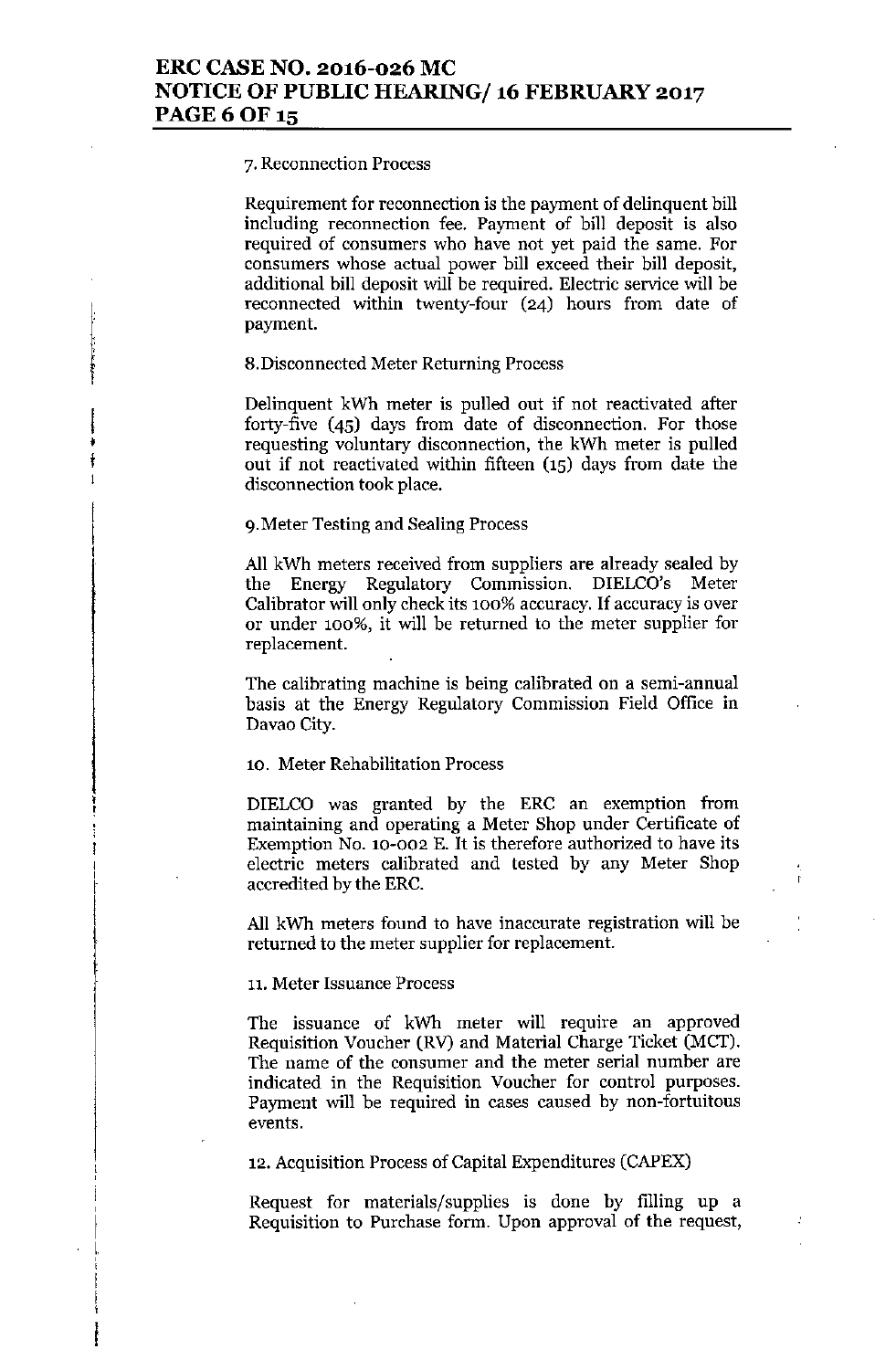## ERC CASE NO. 2016-026 MC NOTICE OF PUBLIC HEARING/ 16 FEBRUARY 2017 PAGE 7 OF 15

procurement process will follow based on the cooperative's policy depending on the amount involved, as follows:

Below PhPsoo,ooo.oo PhP500,000.00 and above - public bidding is require - canvass only

Requisition of line materials, equipment and other accessories in the TSD is requested by the Department Manager. All other needed materials and office supplies is requested by the Warehouseman and General Services Head. Requisition to purchase is recommended by the FSD Manager prior to GM's Approval.

The Warehouseman and General Services Head are in charge in the canvass if the amount involved is below PhPsoo,ooo.oo. In case the amount involved is PhPsoo,ooo.oo and above, the Bidding and Awards Committee prepares a schedule for the conduct of bidding.

The summary of canvass and bidding is submitted to the General Manager for approval and the subsequent preparation of Purchase Order by the Warehousing and General Services Head. All purchase orders are approved by the General Manager. The FSD processes the voucher for payment to supplier, depending on the term and condition in the purchase order.

13. Receiving Process

i l

|<br>|-<br>|-

i

i

All purchased materials and supplies should he received in the warehouse using Receiving Report form. It should be supported by Official Receipts and other documents such as Canvass Sheets, Summary of Canvass, Purchase Order, Request to Purchase, etc.

14. Material Issuance Process

All material issuances should be supported with Material Charge Ticket (MCT) or Other Material Charge Ticket (OMCT), as the case maybe. Requisitioner prepares the Requisition Voucher to be recommended by the Department Manager and approved by the General Manager.

15. Office Supplies Issuance Process

The issuance of office supplies uses a separate form called the Office Supplies Requisitiou and Issue Slip (OSRIS) which requires approval before issuance. The requisitioner prepares the OSRIS countersigned by the Department Manager and approved by the General Manager. After the OSRIS is completely signed, the warehouseman issues the office supplies required.

16. Inventory Monitoring and Issuance Process ,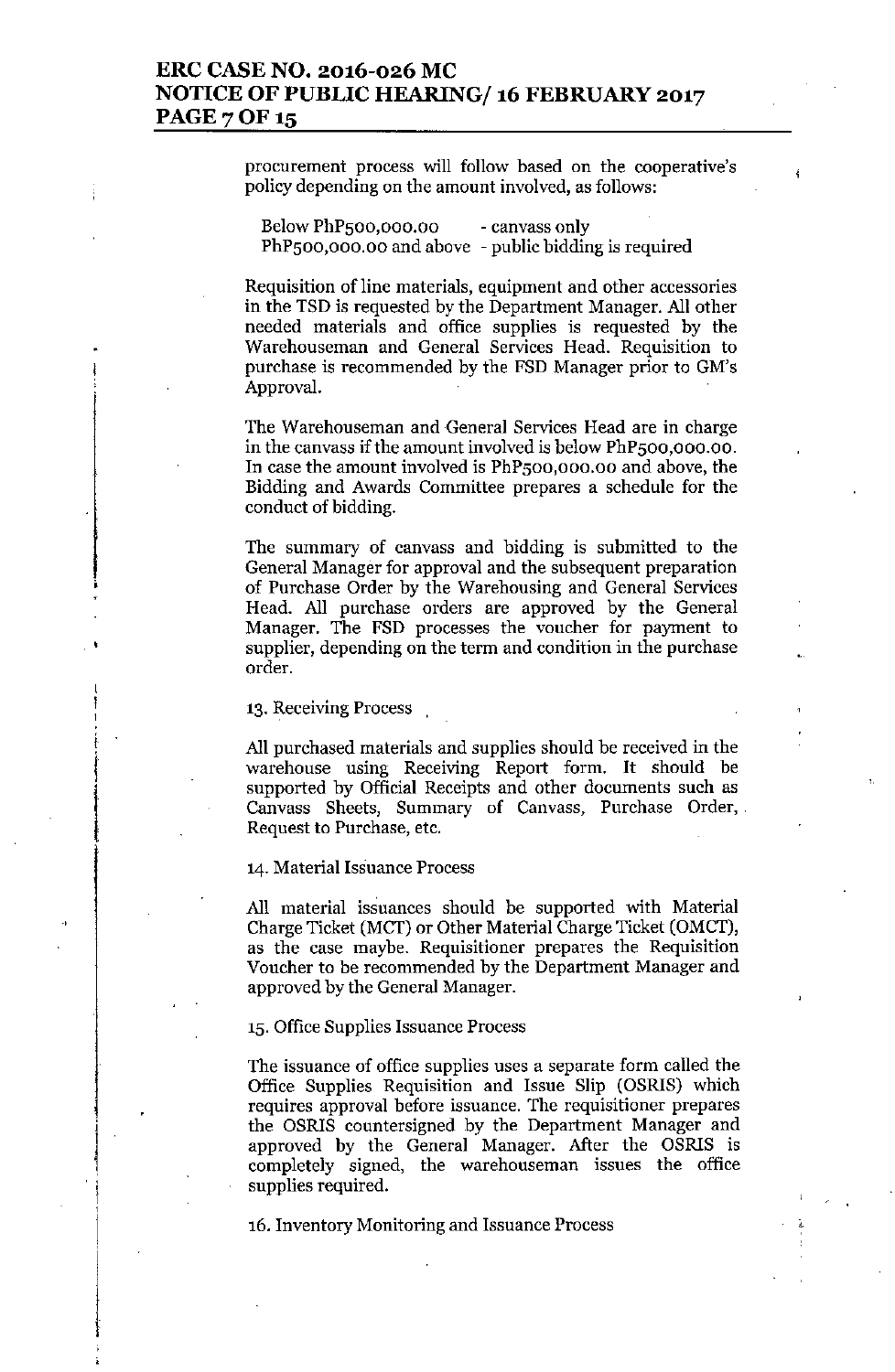## ERC CASE NO. 2016-026 MC NOTICE OF PUBLIC HEARING/ 16 FEBRUARY 2017 **PAGE 8 OF 15**

Materials and supplies should be monitored using Bin Cards. The Warehouseman and General Services Head submit a report to the General Manager a monthly report of fuel consumption. The minimum stock balance of diesel and gasoline is 90 liters.

17. Customer Assistance- Inquiries, Complaints, Concerns

#### Meter Problem Complaints

;<br>;<br>;

i \ t

An Applicant who wants to consult meter problem complaints may inquire with the Consumer Welfare Desk Personnel for a Service Memorandum. Upon approval of the General Manager, the meter will be calibrated. If there is no damage, the consumer is be promptly informed. However if there is a problem, the billing clerk prepares a Meter Change Order that will be executed by the lineman.

#### Relocation (kWh Meter and Service Drop Wire)

A Relocation Order shall be properly executed before the Consumer Complaint and Action Officer followed by payment with the cashier. After the order has been approved by the General Manager, the same is executed by the lineman.

#### Reinstallation/Replacement of Service Drop Wire

**In** cases involving reinstallation or replacement of service drop wire, a Service Memorandum shall be required from the Consumer Complaint and Action Officer. After payment and approval by the General Manager, the same is executed by the lineman.

#### 18. Trouble Response Process

This applies to troubles in the distribution system wherein the Security Guard is authorized to directly coordinate with the assigned line maintenance personnel for the immediate restoration of line fault. The Security Guard will report the same to the Consumer Complaint & Action Officer for record purposes. If it is a major trouble, it has to be coordinated with the Construction, Operation and Maintenance Supervisor.

#### 19. Planning and Engineering Design

Planning and Engineering Design must be done to ensure sufficient capacity of the Distribution Facilities of the cooperative to meet the growing demand of customers. Distribution transformers must not be overloaded. DIELCO uses Synergee and Power World softwares to simulate and analyze the impact of the design/project to be implemented.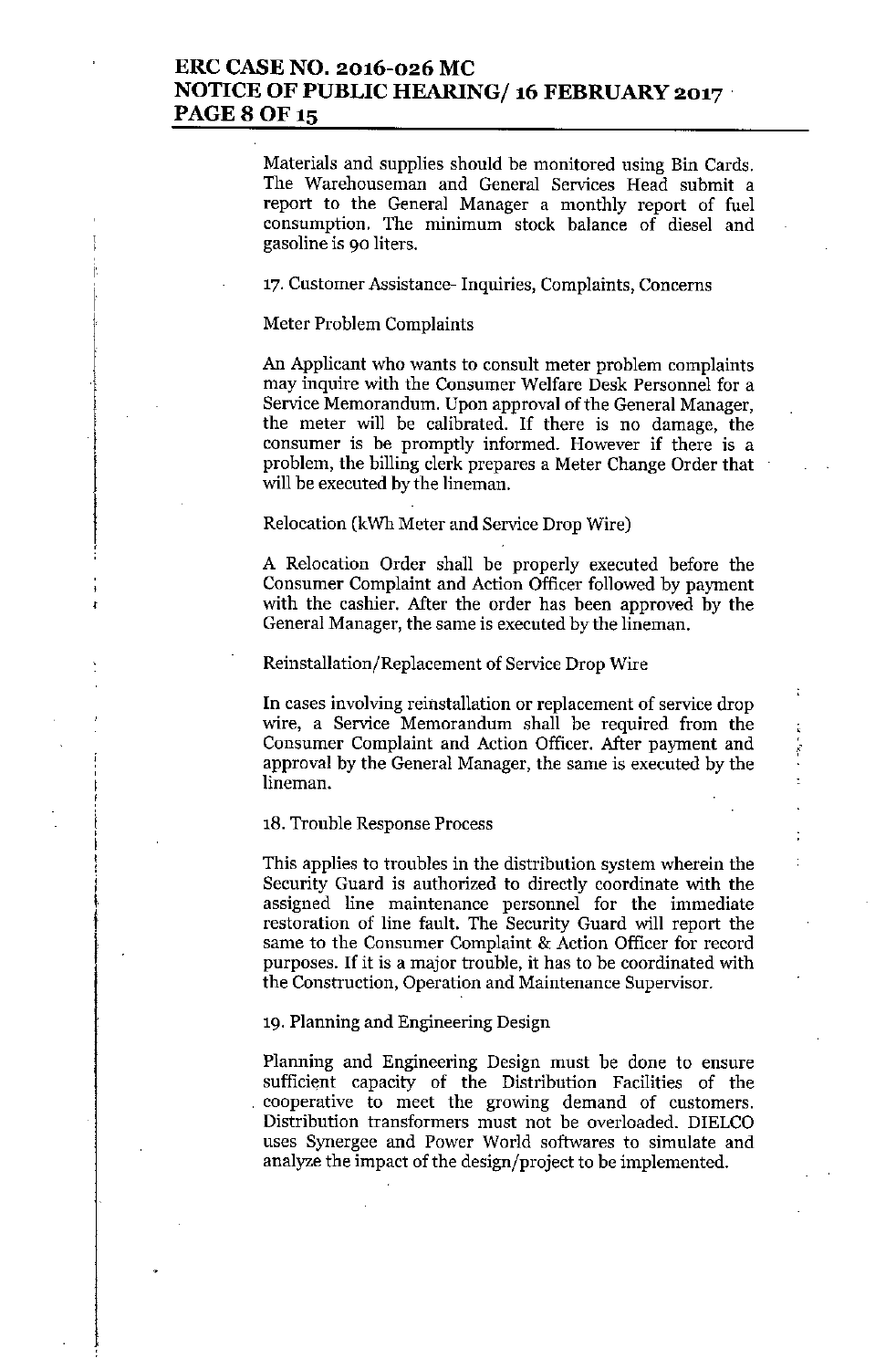#### SECTION II - DETAILS OF BUSINESS SEGMENTS

DIELCO's business segment is structured into a.) Distribution Services (DS) b.) Distribution Connection Services (DCS) c.) Related Retail Services (RRS) and d.) Regulated Business Services (RBS).

The cooperative as distribution utility shall use all its utility assets and manpower for the different business segments in which it is currently engaged in, which include the operation and maintenance of line structures, transformers and other facilities employed from primary source of power supply and distributed until it reaches end users.

DIELCO's distribution line rating is 13.2 KV for the whole franchise distribution areas such as the municipalities of San Jose, Dinagat, Cagdianao, Basilisa, Libjo, Tubajon and Loreto.

#### 1. DISTRIBUTION SERVICES BUSINESS SEGMENT

This segment has the following distribution services:

- 1. Conveyance of electricity through a Distribution System and the control and monitoring of electricity as it is conveyed through the Distribution System (including any services that support such conveyance, control or monitoring or the safe operation of the Distribution System).
- 2. Provision of Ancillary Services (if any) that are provided using assets which form part a Distribution System (an example of such Ancillary Services is services provided by a series reactor or a static var compensator);
- 3. Planning, maintenance, augmentation and operation of the Distribution System.
- 4. Provision, installation, commissioning, testing, repair, maintenance and reading of WESM-related meters that are not used to measure the delivery of electricity to endusers or other customers; and
- 5. Billing, collection and the provision of customer services that are directly related to the delivery of electricity to end-users or to that relate to the connection of such persons to a Distribution System (whether such services are provided to those end-users or to Suppliers or to any other person).

The assets included in this business segment are all the facilities and assets used to provide the distribution services of this particular business segment.

The liabilities included in this Business Segment are all the liabilities incurred directly or a relevant share of the shared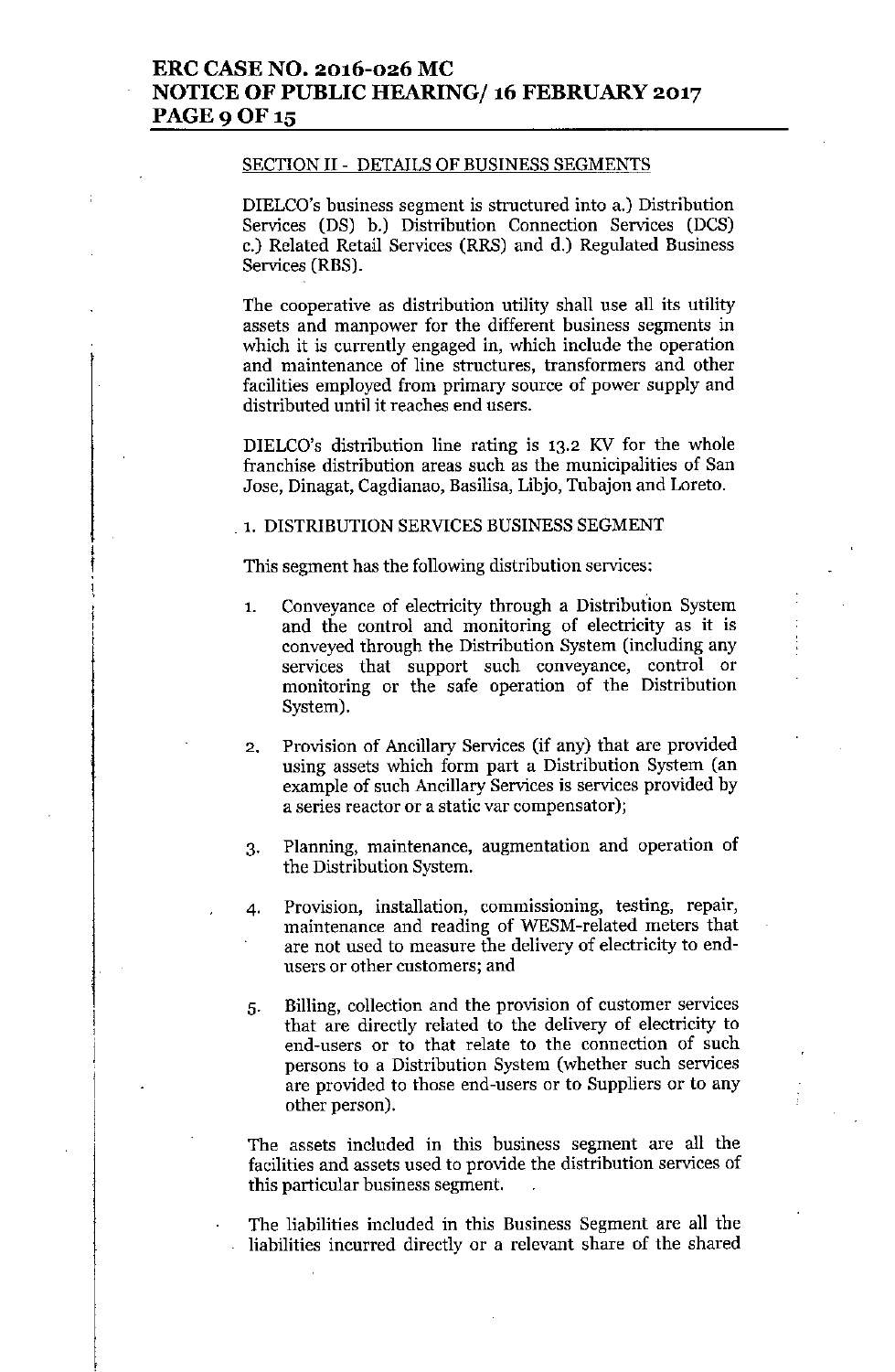## ERC CASE NO. 2016-026 MC NOTICE OF PUBLIC HEARING/ 16 FEBRUARY 2017 PAGE 10 OF 15

liabilities which are incurred to provide the services or undertake the operational activities of this particular business segment.

Revenues include all revenues derived from the provision of the distribution services, including revenues derived from the sale of related facilities, plants or assets.

Costs include all costs associated with management, maintenance and operation of Distribution System facilities and other assets in order to provide the distribution services of this particular business segment.

### 2.DISTRlBUTION CONNECTION SERVICES BUSINESS SEGMENT

*<Jr#,".* ~J This segment has the following distribution connection services:  $\mathcal{L}_{\mathcal{A}}$ 

- 2.1 Provision of capability at each Connection Point to a Distribution ~System to deliver electricity or to take electricity from 'the Connection Point and the conveyance of electricity:
	- $\sim$   $\sim$ 2.1.1 from the facilities of persons which are directly connected to the Distribution System
	- $\bullet$ 2.1.2 from the Connection Point to the facilities of persons which are directly connected to the Distribution System;
- 2.2 Planning, installation, maintenance, augmentation, testing and operation of Distribution Connection Assets; and

! 1

 $\ddagger$ 

2.3 Provision of other services that support any of the above services.

The assets included in the Business Segment are all the facilities and assets used to provide the distribution connection services of this particular business segment.

The liabilities included in this Business Segment are all the liabilities incurred directly or a relevant share of the shared liabilities incurred to provide the Services or undertake the activities of this particular business segment. Revenues include all revenues associated with providing the distribution connection services, including the corresponding depreciation of the Distribution Connection Assets.

#### 3. REGULATED RETAIL SERVICES BUSINESS SEGMENT

This segment comprises the provision of regulated retail services, namely; services pertaining to the sale of electricity to end-users who are included in the Captive Market, and includes: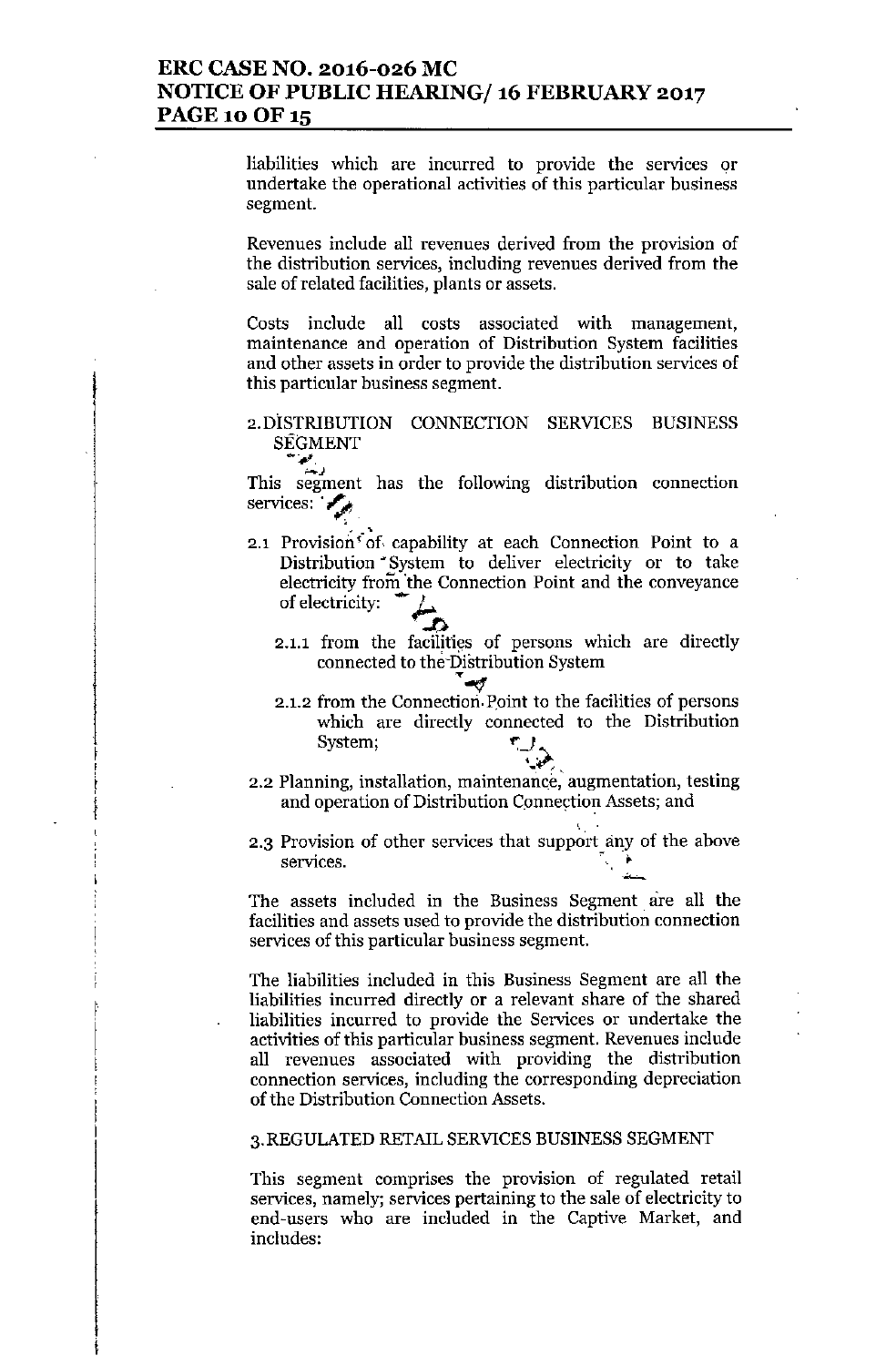## ERC CASE NO. 2016-026 MC NOTICE OF PUBLIC HEARING/ 16 FEBRUARY 2017 **PAGE 11 OF 15**

- 3.1 Billing, collection and the provision of customer services to such end-users in their capacity as electricity consumers;
- 3.2 Energy trading (including the purchase of electricity and hedging activities) undertaken in connection with the sale of electricity to end-users who are included in the Captive Market; and
- 3.3 Sale of electricity to end-users who are included on the Captive Market.

Regulated retail services also comprise the provision, installation, commissioning, testing, repair, maintenance and reading of meters that are used to measure the delivery of electricity to end-users who are included on the Captive Market.

The assets included in this Business Segment are all the assets used directly, or a relevant share of the shared assets used to provide the regulated retail services.

The liabilities included in this Business Segment are all the liabilities directly incurred or a relevant share of the shared liabilities incurred to provide the services or undertake the operational activities of this particular business segment.

Revenues include all revenues associated with providing the regulated retail services.  $\sim$   $t_{\rm c}$ 

Costs include all costs associated with the provision of the regulated retail services, including the relevant share of the operating and maintenance costs and the depreciation costs of the assets used to provide the services or undertake the operational activities of this particular business segment.

#### 4. RELATED BUSINESSES •

;<br>f  $, \, \cdot \,$ I

1 I j !<br>!

> This segment comprises the provision of all other services, and the carrying out of all other activities that utilize distribution assets, facilities, or staff including:

- 1. Electricity related services such as the construction and maintenance of customer installations and
- 2. Non-electricity related services such as telecommunication business utilizing rental of poles and utilization of DIELCO Multi-Purpose Building for rental by outside parties and activities other than the cooperative's affair.

The assets included in this Business Segment are all the assets used directly or a relevant share of the shared assets used to provide the services or undertake the activities of this particular business segment.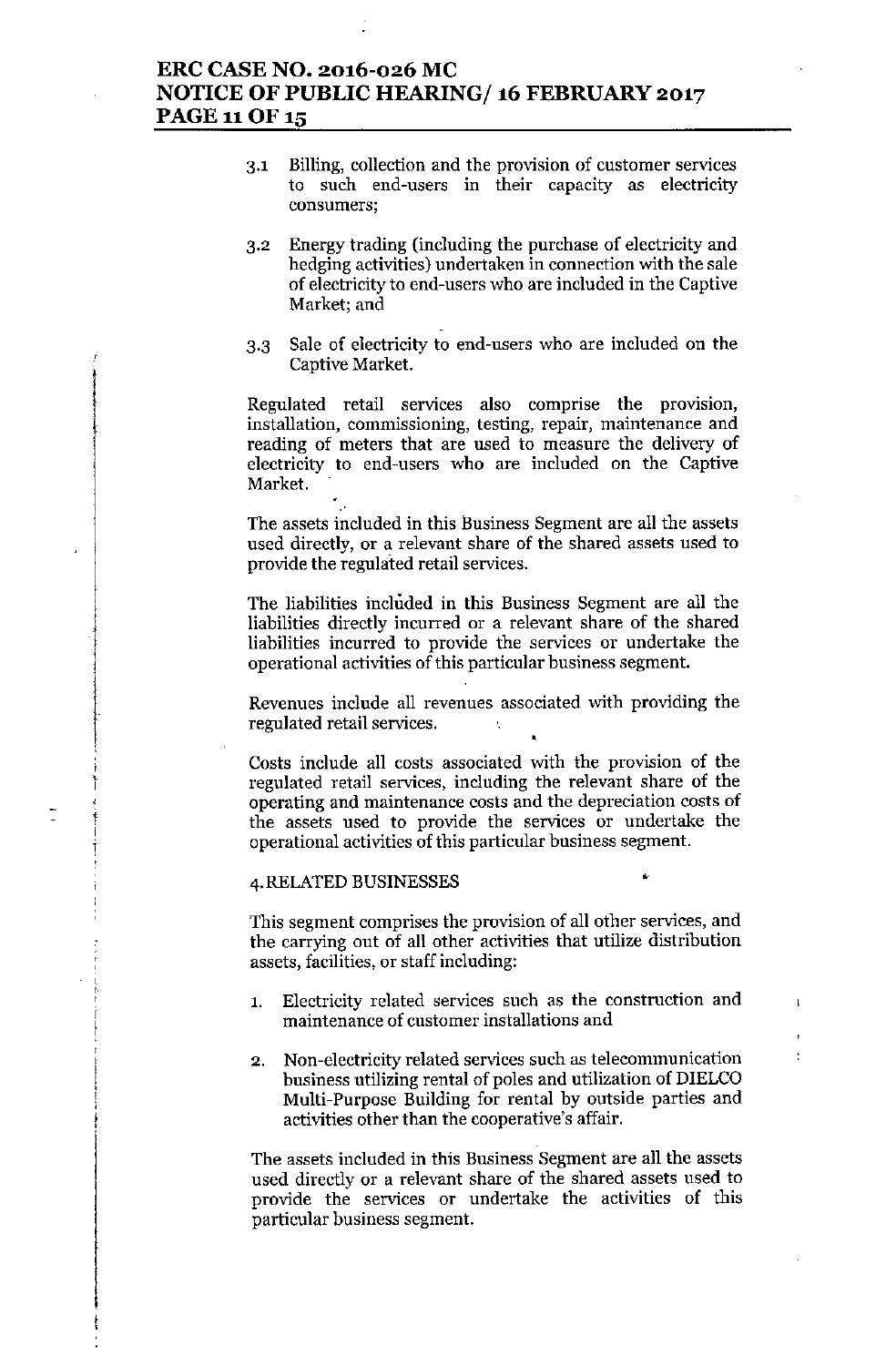## **ERC CASE NO. 2016-026 MC NOTICE OF PUBLIC HEARING/ 16 FEBRUARY 2017** PAGE 12 OF 15

The liabilities included in this Business Segment are all the **liabilities incurred directly or a relevant share of the shared liabilities incurred to provide the services or undertake the operational activities of this particular business segment.**

**Revenues include all revenues generated from the provision of the services or the undertaking of the activities for this particular business segment. Costs include all the relevant share of operating and maintenance costs and depreciation costs apportioned in accordance with the principles set out in** this Manual.

SEGREGATION OF EMPLOYEES. DIELCO shall maintain its **existing number of approved plantilla/positions in its** operation under the plan and the employees shall be assigned accordingly to the different business segments that shall be adapted by the cooperative.

ASSETS AND FACILITIES UTILIZED IN THE BUSINESS SEGMENT. DIELCO shall adopt the asset descriptions in the approve ACAM for ECs.

#### SECTION III - ACCOUNTING SEPARATION

DIELCO undertakes to adopt the ERC-approved Accounting and Cost Allocation Manual (ACAM) in its operation. It shall **likewise adopt certain policies and principles to be able to . achieve an effective accounting separation, as follows:**

- **a. Principles to Achieve Accounting Separation**
- b. Allocation Principles
- **c. Chart of Accounts**

,

**I**<br>I<br>I

**d. Basic Accounting Principles**

In addition, the following policies shall be ohserved:

- 1. Procurement of Capital Expenditures (CAPEX) and Non-Capital Expenditures (Non-CAPEX) is based on the **following procurement policy of the cooperative:**
	- **a. Below PhPsoo,ooo.oo - canvass only**
	- b. PhP500,000.00 and above -public bidding is require
- **2. Depreciation policy is based on the NEA memorandum on Depreciation of Fixed Assets.**

#### SECTION IV - DESCRIPTION OF SEPARATION

**DIELCOshall maintain its existing organizational structure. To respond to the business segments of the cooperative, personnel shall be assigned to the different business segments, however in the event a contestable consumer will arise, pertinent** business processes and transactions shall be handled by the General Manager together with the Department Manager.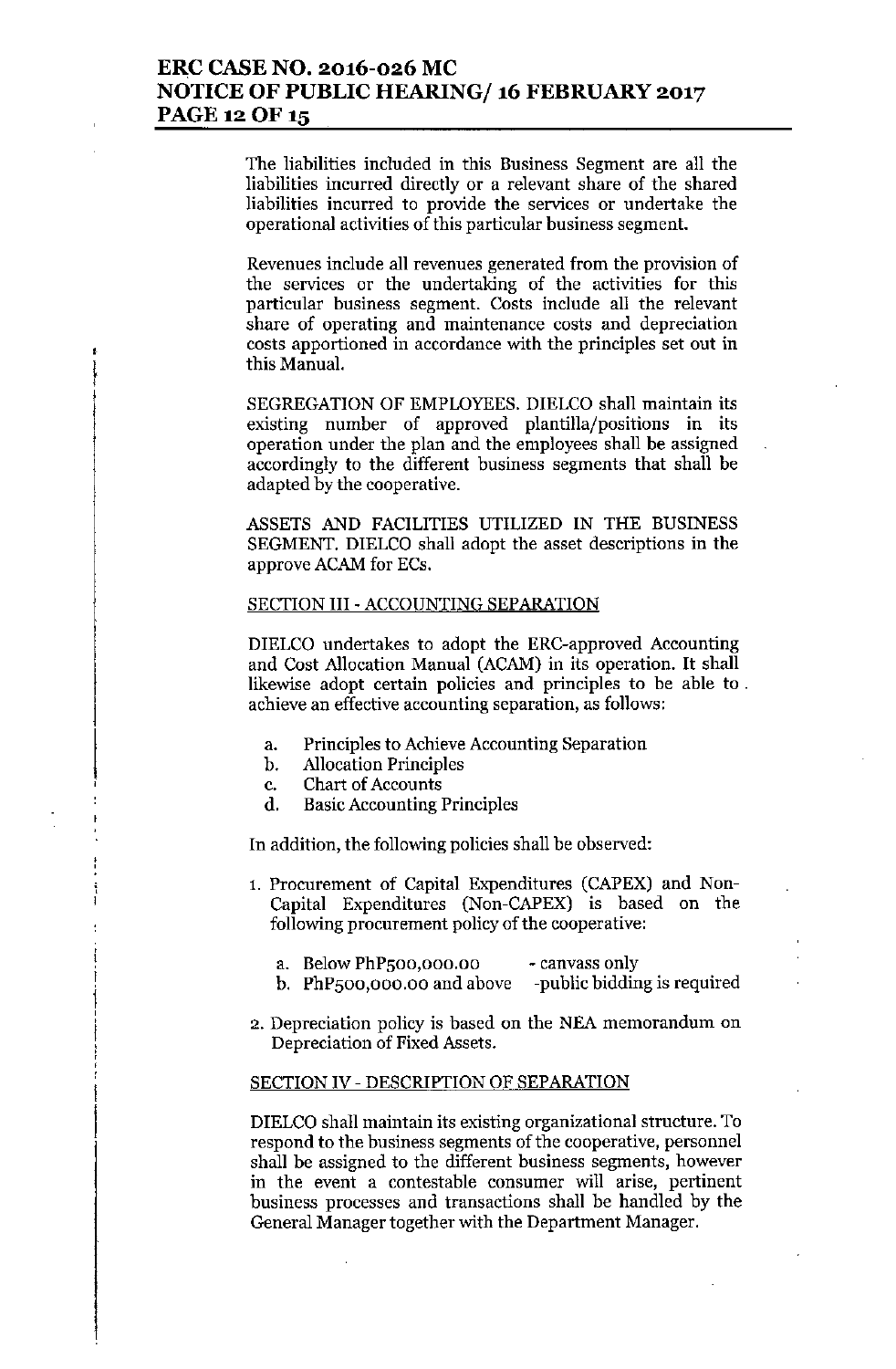## **ERC CASE NO. 2016-026 MC NOTICE OF PUBLIC HEARING/ 16 FEBRUARY 2017** PAGE 13 OF 15

#### SECTION V - MILESTONES AND HIGHLIGHTS

Details of DIELCO's milestones and highlights are documented in the BSUP.

#### SECTION VI - PROGRAM FOR CODE OF CONDUCT

[ , I i i<br>!<br>! Pursuant to Sections  $43(t)$  and  $45$  of Republic Act 9136, otherwise known as the Electric Power Industry Reform Act of 2001 (EPIRA) and Section 3(c) (iv) Rule 10 of its Implementing Rules and Regulations (IRR), DIELCO shall comply with ERC Resolution No. 31, Series of 2006, the Code **of Conduct for Competitive Retail Market Participants** (referred hereafter as "Code")

**In case the threshold level will he decrease in the future and it becomes necessary to create a separate business segment like a** local Retail Electricity Supplier (RES), the pertinent Department Manager is designated to do the job.

Copy the proposed BSUP is being submitted herewith and **made integral part thereof as Annex"A".**

- 7. Further, DIELO prepared an Accounting Separation **Statements in accordance with the Accounting and Cost** Allocation Manual (ACAM) for Electric Cooperatives, based on **its Audited Financial Statements for the Year 2015 for the Honorable Commission's consideration, being submitted** herewith together with the cooperative's 2015 Audited **Financial Statements, attached hereto and made integral parts** hereof as **Annexes** "B" and "C", respectively.
- 8. Lastly, DIELCO is likewise submitting herewith for the **Honorable Commission's consideration and approval, a set of** Confidentiality Policies and Guidance to be observed by **concerned personnel of the cooperative, together with a Board Resolution adopting certain sets of obligations imposed upon Distribution Utilities, among others, as provided under Article** V of the Business Separation Guidelines (BSG), attached hereto **and made integral parts hereof as Annexes "D" and "E," respectively.**

#### PRAYER

WHEREFORE, premises considered, it is respectfully prayed of this **Honorable Commission that after due notice and hearing,** DIELCO's proposed BUSINESS SEPARATION AND UNBUNDLING PLAN (BSUP) be approved accordingly.

**Other reliefs, just and equitable under the premises, are likewise** prayed for.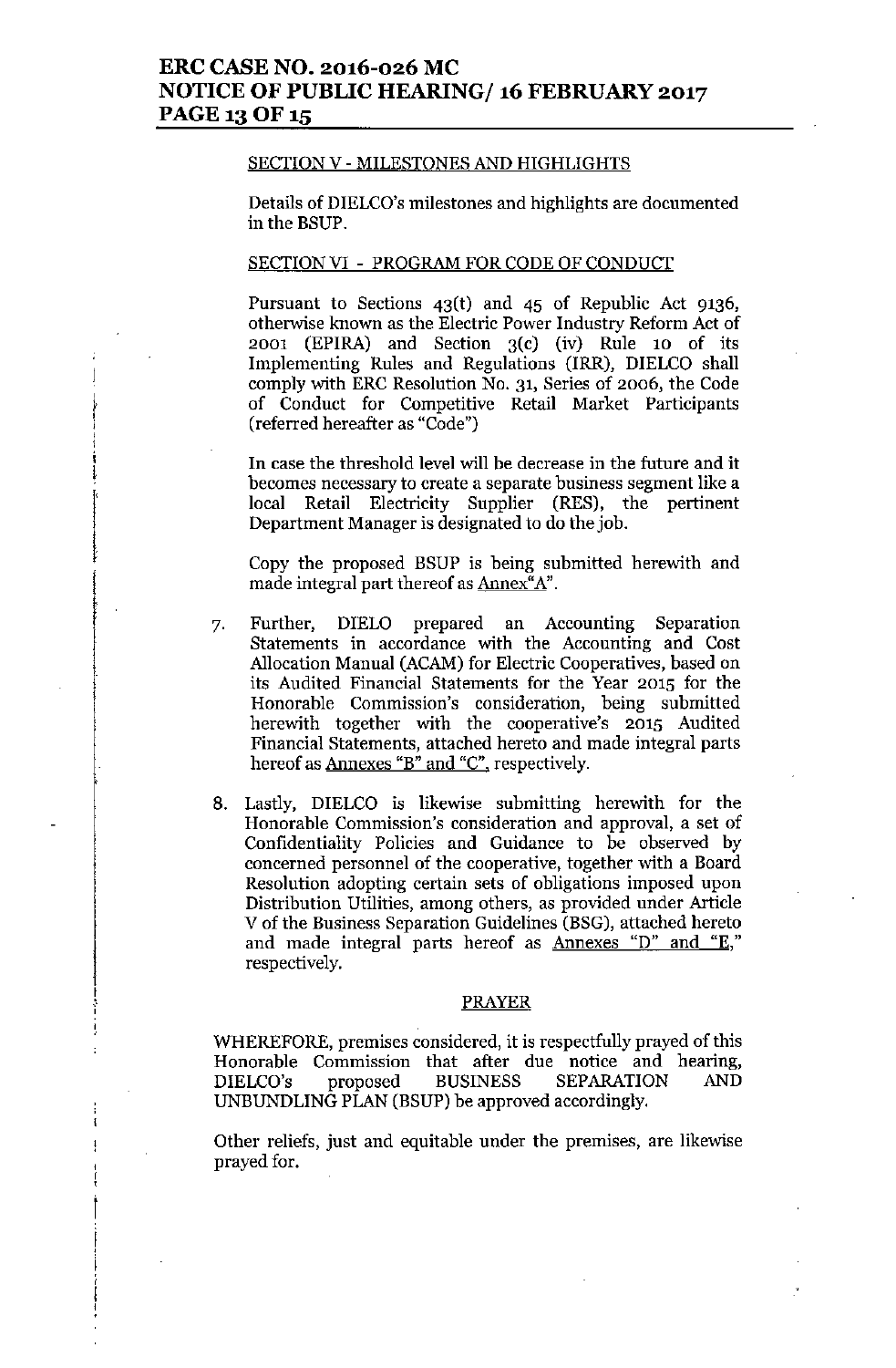## **ERC CASE NO. 2016-026 MC NOTICE OF PUBLIC HEARING/ 16 FEBRUARY 2017** PAGE 14 OF 15

The Commission has set the *Application* for determination of compliance with the jurisdictional requirements, expository presentation, Pre-trial Conference, and presentation of evidence on **05 April 2017 at ten o'clock in the morning (10:00 A.M.), at 15th Floor, ERC Hearing Room, Pacific Center Building, San Miguel Ave., Pasig City.**

All persons who have an interest in the subject matter of the instant case may become a party by filing with the Commission a verified Petition to Intervene, at least five (5) days prior to the initial hearing and subject to the requirements under Rule 9 of the 2006 Rules of Practice and Procedure, indicating therein the docket number and title of the case and stating the following:

- 1) The petitioner's name and address;
- 2) The nature of petitioner's interest in the subject matter of the proceeding and the way and manner in which such interest is affected by the issues involved in the proceeding; and
- 3) A statement of the relief desired.

All other persons who may want their views known to the Commission with respect to the subject matter of the case may file their Opposition or Comment thereon at any stage of the proceeding before Applicants rest their case, subject to the requirements under Rule 9 of the 2006 Rules of Practice and Procedure. No particular form of Opposition or Comment is required, but the document, letter, or writing should contain the following:

- 1) The name and address of such person;
- 2) A concise statement of the Opposition or Comment; and
- 3) The grounds relied upon:

All such persons who wish to have a copy of the *Application* may request from Applicant that they be furnished with the same, prior to the date of the initial hearing. Applicant is hereby directed to ' furnish all those making such request with copies of the *Application* and its attachments, subject to the reimbursement of reasonable photocopying costs. Any such person may likewise examine the *Application* and other pertinent records filed with the Commission during the standard office hours.